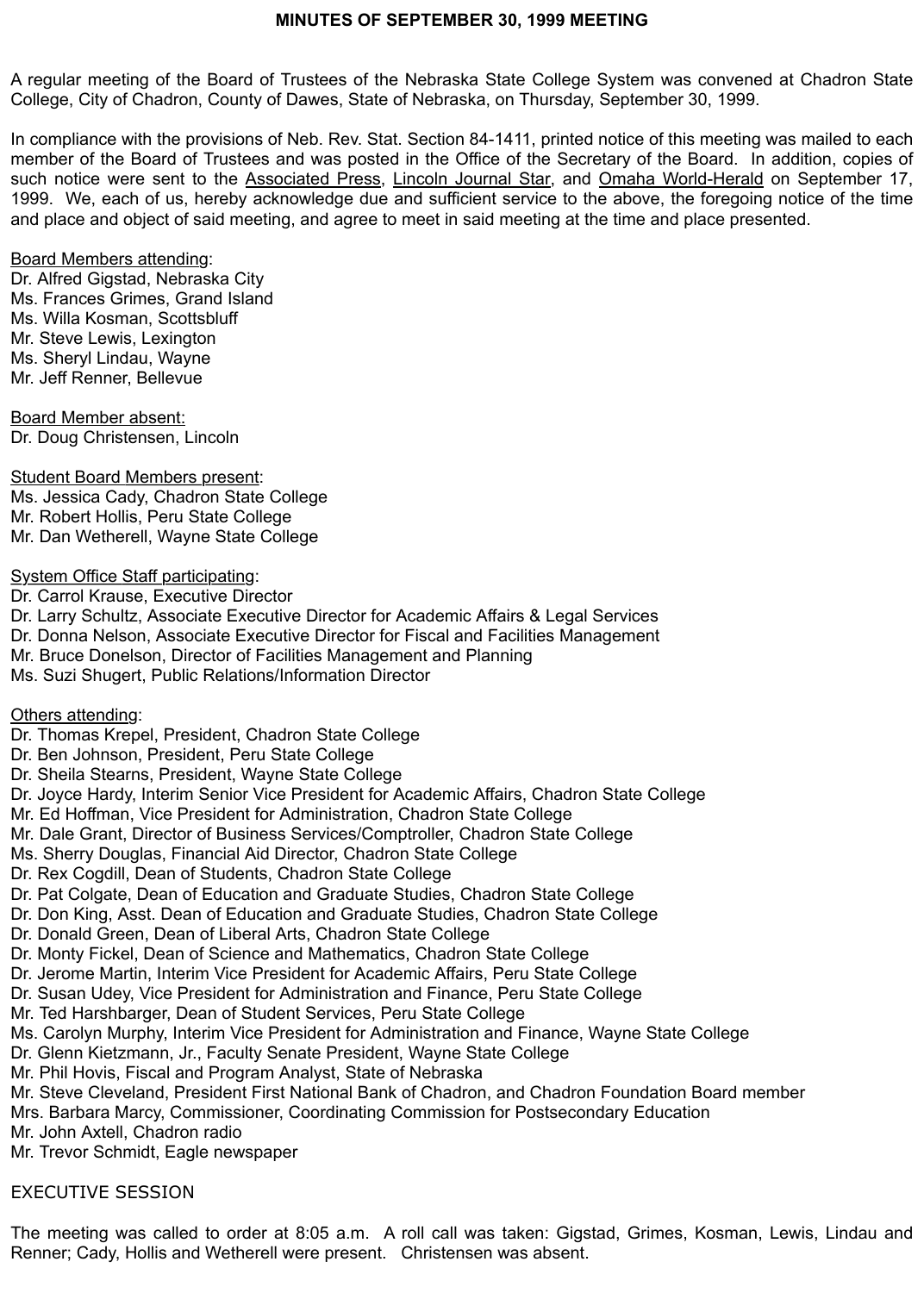Ms. Grimes moved and Mr. Lewis seconded a motion to go into Executive Session for the purpose of discussing personnel and honorary degree items. Gigstad, Grimes, Kosman, Lewis, Lindau and Renner; Cady, Hollis and Wetherell voted aye. Motion carried.

Ms. Lindau moved and Mr. Lewis seconded a motion to go out of Executive Session at 8:45 a.m. and reconvene in a Strategic Planning Work Session at 9:00 a.m. Gigstad, Grimes, Kosman, Lewis, Lindau and Renner; Cady, Hollis and Wetherell voted aye. Motion carried.

## STRATEGIC PLANNING WORK SESSION

The Strategic Planning Work Session was called to order at 9:10 a.m. The Board discussed the following two issues.

## Teacher Education – Teacher Shortage

Dr. Krause opened the discussion by stating there is a national concern about the shortage of teachers; namely the number of people going into teacher education, and the quality of teachers. He reviewed the Nebraska Department of Education's study on teacher supply and demand, which concluded that an annual teacher shortage of 250-400 could be expected over each of the next five years. Each of the college Presidents were then asked to describe what their institutions are doing to address this expected teacher shortage.

Dr. Krepel reported that Chadron State College has seen an increase in the number of students entering student teaching programs, from 105 in 1998-99 to 123 in 1999-2000. The quality of students entering the teacher preparation program is quite high, at or above the national ACT average and with an average GPA of 3.11. Dr. Krepel referenced a report by the American Association for Employment and Education that indicated a wide variety of disciplines will experience teacher shortages. The report also identified factors that will affect the supply of teachers; namely, retirements, the number of students going into teacher education programs, and the adequacy of salaries to attract and retain talented individuals to the teaching profession. Dr. Pat Colgate, Dean of Education, described the process used to accept students into the teacher education program. He noted that many of the students are from small rural communities and return to small communities to teach. Chadron State College has established a mentoring program for first-year teachers throughout Chadron's service region.

Mr. Renner suggested establishing 240 full scholarships for students interested in entering the discipline areas experiencing teacher shortages, in return for a guarantee that they would teach in Nebraska for a specified number of years.

Dr. Johnson reported that Peru State College has 100 students entering their student teaching program this year, and the teacher education program has the largest number of majors registered. Peru is historically a teacher training institution, and that continues today. There is strong support on campus for the teacher education program. He also indicated that a large number of the teacher education majors are taking courses at off-campus locations. This presents a difficulty of uniformity between on-campus and off-campus student focus; on-campus students seem to receive more attention. Most students come from the counties surrounding Peru State College and, like Chadron, want to return to those communities to teach. Dr. Johnson reported that Peru State College has developed a new initiative to prepare teacher education majors to work with "at risk" students in middle school and high school. This extra, specialized training would be offered prior to the internship year and increase the number of hours education majors would spend in a middle school or high school working with students at risk. Area school superintendents see this as a major need in their schools, and view this training as a desirable quality in the teachers they recruit in the future. Dr. Johnson also commented that several surrounding states perceive Nebraska as an "export state" for teachers due to the lower cost of education in Nebraska and more competitive salaries outside of Nebraska.

Dr. Stearns reported that Wayne State College is part of the National Network on Education Renewal, and she and several staff members attended a conference this past summer. She addressed earlier comments regarding status deprivation, salary deprivation and no market responsiveness to say that these problems are "our" problems. Collaborative pre-Kindergarten to post-Doctorate efforts are needed, in which teacher quality is addressed; efforts that subsidize teachers by offering tax relief or scholarships. She called attention to the following suggestions found in the information provided to Board members: *"Some states offer incentive funding programs to public four-year institutions to recruit students in high demand areas. For example, the Missouri Coordinating Board for Higher Education Funding for Results program rewards institutions that design programs aimed at attracting and preparing qualified students for the diverse challenges facing the state's teaching workforce. Similarly, the Quality Initiative Grants offered by the Oklahoma State Regents for Higher Education encourage innovation and high quality in teacher education. The second round of grants, totaling more than \$250,000, recently were awarded to five higher education institutions to strengthen their programs and promote teaching careers to qualified students. Focused specifically on initiatives that attract students from underrepresented populations into teaching, the Ohio Projects for a Diversified Teaching Force are jointly funded by the Ohio Board of Regents and State Department of Education. These grants allow colleges and universities in partnership with school districts to design programs that recruit students, incorporate knowledge and understanding for diversity in pre-service and in-service education, and design strategies to increase student and*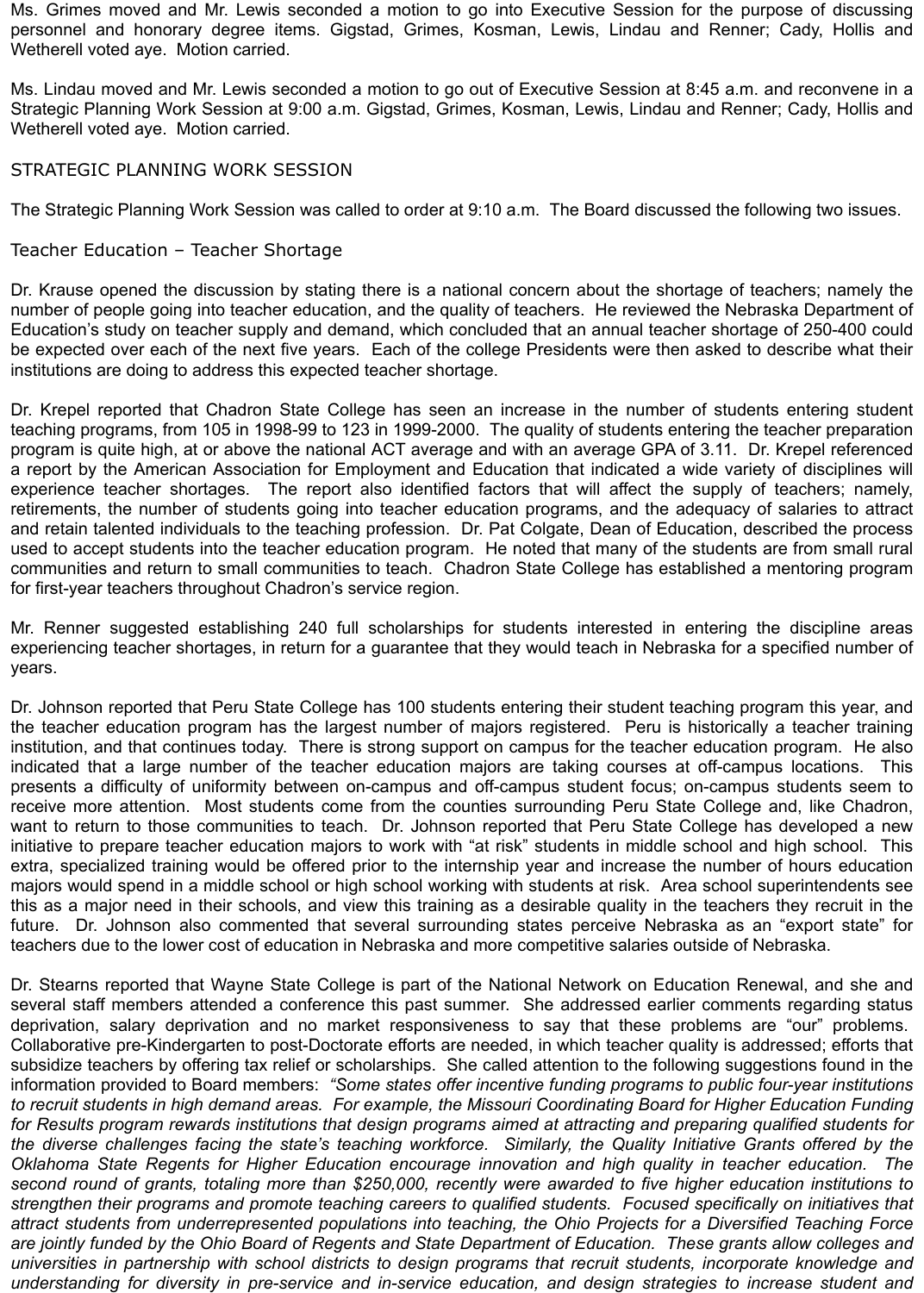*teacher retention rates. Through state resources, early outreach centers provide information and support services to promote student success in teaching. The Oklahoma Minority Teacher Recruitment Center targets minority students and teachers, but encourages all students — K-16 –- to take advantage of its services. To ensure teachers to teach in high demand disciplines (such as mathematics and science), some states are developing alternative certificates that target recruitment of professionals making career changes, military personnel facing retirement, former teachers who want to return to the classroom, and people who trained to teach but never entered the profession. Today, 41 states and the District of Columbia offer alternative routes to teaching careers."* (Taken from "Preparing Quality Teachers: Issues and Trends in the States", by Esther M. Rodriquez)

Ms. Grimes and Mr. Lewis emphasized the need for more public relations efforts and strengthening the image of teachers and teacher education throughout the state.

Dr. Krause stated he understood that Senator Bruning, of Sarpy County, was considering a legislative bill that would focus on keeping college graduates in the state through the use of state-supported scholarships and we could ask that this include graduates in teacher education. This issue will also be on the agenda for the fall meeting of the Nebraska Council for Public Higher Education (NCPHE), involving representatives from the University, State Colleges and Community Colleges. He suggested that some of the current State College scholarships might need to be shifted and targeted to teacher education.

Dr. Stearns commented that our future teachers are better because they are in a comprehensive learning environment at each campus. She also shared a concern that Nebraska's State Colleges are seen as colleges for the "late bloomers", a stereotype that needs to be countered.

Mr. Lewis shared his experience at a recent college night for his high school son where the school counselor referred to the State Colleges as the place to go if you don't have high ACT scores or are a "late bloomer." There is the perception that the State Colleges must have open enrollment and low cost in order to attract students; quality is being overlooked.

Ms. Cady suggested that the positive attributes of teacher education and the Nebraska State Colleges need to be publicized to a greater degree.

Board members agreed that marketing and promoting the Nebraska State Colleges is necessary. The current teacher shortage presents a unique opportunity to promote the System. Ms. Kosman stressed that Board members and administrators need to say students are "choosing" the State Colleges because they want a smaller institutional setting and more attention, not because they can't meet the University entrance requirements, because many State College students could meet those entrance requirements.

Follow-up Report on Financial Aid Programs

Dr. Krause introduced the financial aid report compiled by the System Office with assistance from the campuses, and distributed to Board members as follow-up to the discussions held in previous Board meetings.

Cost of attendance for the academic year 1998-99 averaged \$7,500 (including tuition, fees, room, board, books, transportation and personal expenses). The average expected family contribution was approximately \$2,500, leaving \$5,000 anticipated need per student. On average 85% of a student's need is met with scholarships, grants, college work study and student loans. The remaining 15% represents the student's additional out-of-pocket expenses.

Several scenarios of financial aid were shared. Following is the scenario for an average Nebraska State College resident dependent student:

Cost of attendance: \$7,500 Expected family contribution: 2,545 Anticipated student need: \$4,955

| <b>Pell Grant</b>               | $\mathbb{S}$<br>450 |
|---------------------------------|---------------------|
| <b>SEOG Grant</b>               | 300                 |
| <b>Subsidized Stafford Loan</b> | 2,625               |
| <b>Perkins Loan</b>             | 950                 |
| Unmet student need:             | 630<br>S.           |

Generally, as the expected family contribution increases, grant money becomes less available and students are required to take on a greater proportion of loan debt. Average student debt after attending a Nebraska State College for four years is \$9,000-\$10,000.

The report also demonstrated the significant shift in financial aid from grants to loans at each of the State Colleges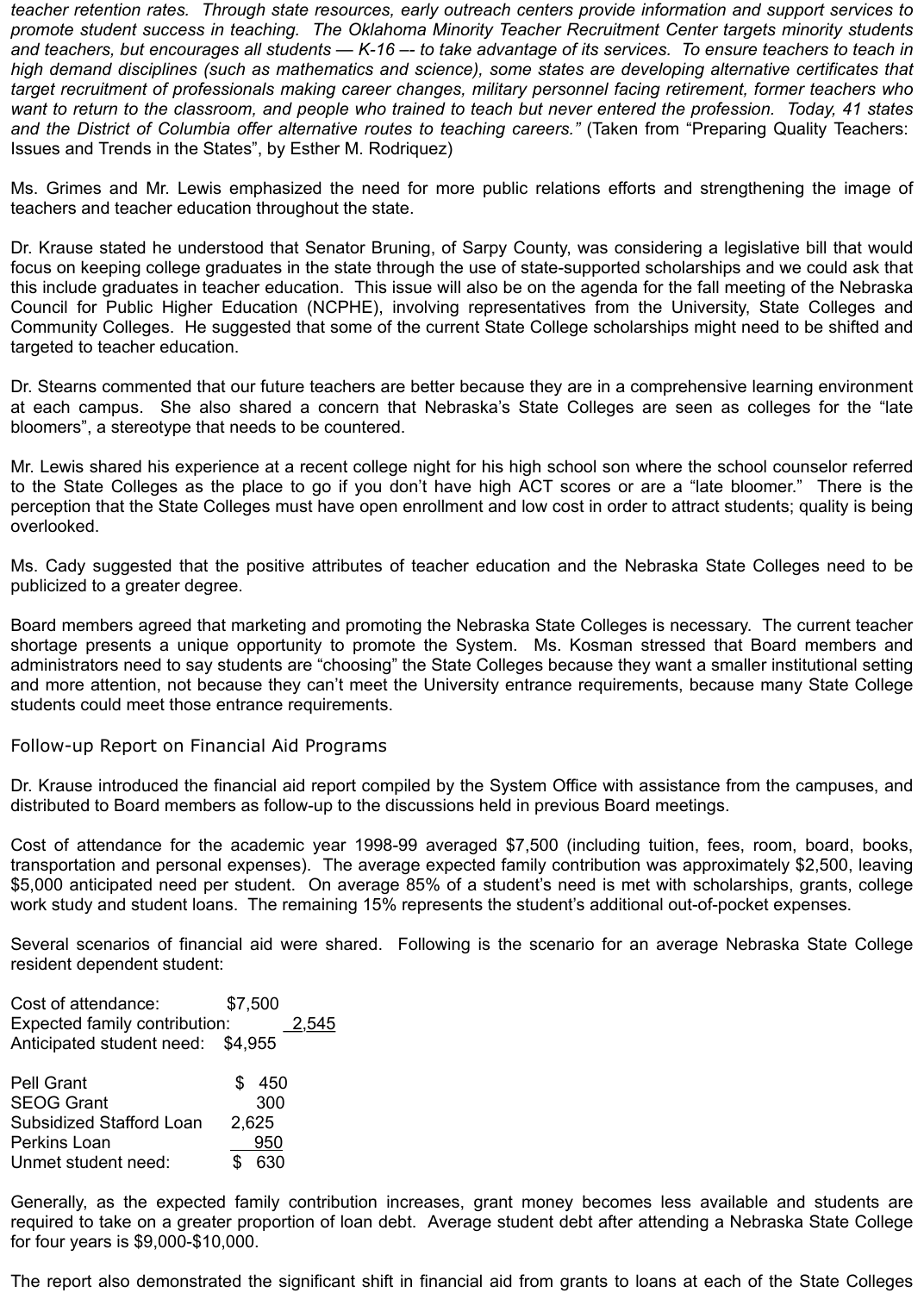loans has increased +37.69%.

# RECESS

A recess was taken at 10:30 a.m. prior to the Public Session.

# **PUBLIC SESSION**

The Public Session was called to order at 10:45 a.m. A roll call was taken: Gigstad, Grimes, Kosman, and Renner; Cady, Hollis and Wetherell were present. Christensen was absent.

# **APPROVAL OF THE AGENDA**

Ms. Grimes moved and Mr. Lewis seconded a motion to approve the agenda as distributed. Gigstad, Grir Lewis, Lindau and Renner; Cady, Hollis and Wetherell voted aye. Motion carried.

# **PUBLIC COMMENTS** -- None

# **APPROVAL OF MINUTES FROM THE AUGUST 6, AUGUST 24 AND SEPTEMBER 16 MEETINGS**

Mr. Renner moved and Ms. Grimes seconded a motion to approve the minutes of the August 6, August September 16 meetings. Gigstad, Grimes, Kosman, Lewis, Lindau and Renner; Cady, Hollis and Wethere Motion carried.

# **NEW BUSINESS--CONSENT AGENDA**

The following links are to (.pdf) files. They can be viewed with Adobe Acrobat Reader.

# **Personnel Recommendations ( SO, CSC, PSC, WSC)**

**Summer Enrollment Reports (CSC, PSC, WSC)**

# **Summer Instructional Load Reports (CSC, PSC, WSC)**

Campus Grant Applications and Awards (CSC, PSC, WSC)

Campus Contracts and Change Orders (CSC, PSC, WSC)

# **LB 309 Fund Acceptance and Retrieval**

# **Chadron State College**

Acceptance of \$63,750 for Heatin[g Pl](http://www.nscs.edu/minutes/September%2030%20Meeting/Consent%20Items/5A01-Personnel%20SO.pdf)[ant re](http://www.nscs.edu/minutes/September%2030%20Meeting/Consent%20Items/5A01-Personnel%20CSC.pdf)-[routin](http://www.nscs.edu/minutes/September%2030%20Meeting/Consent%20Items/5A01-Personnel%20PSC.pdf)[g of st](http://www.nscs.edu/minutes/September%2030%20Meeting/Consent%20Items/5A01-Personnel%20WSC.pdf)eam/condensate lines. Allocation Date 7/22/99 Allocation Amount \$63,750 College Contribution 11,2[50](http://www.nscs.edu/minutes/September%2030%20Meeting/Consent%20Items/5A03-Instructional%20Load%20Report-1CSC.pdf) Total Project Cost \$75,000

| Retrieval of \$1,973.50 for condensate tank project. Project has been completed. |          |          |
|----------------------------------------------------------------------------------|----------|----------|
| <b>Allocation Date</b>                                                           |          | 12/16/98 |
| <b>Allocation Amount</b>                                                         | \$25,000 |          |
| <b>Retrieval Date</b>                                                            |          | 8/24/99  |
| <b>Retrieval Amount</b>                                                          | 1,973.50 |          |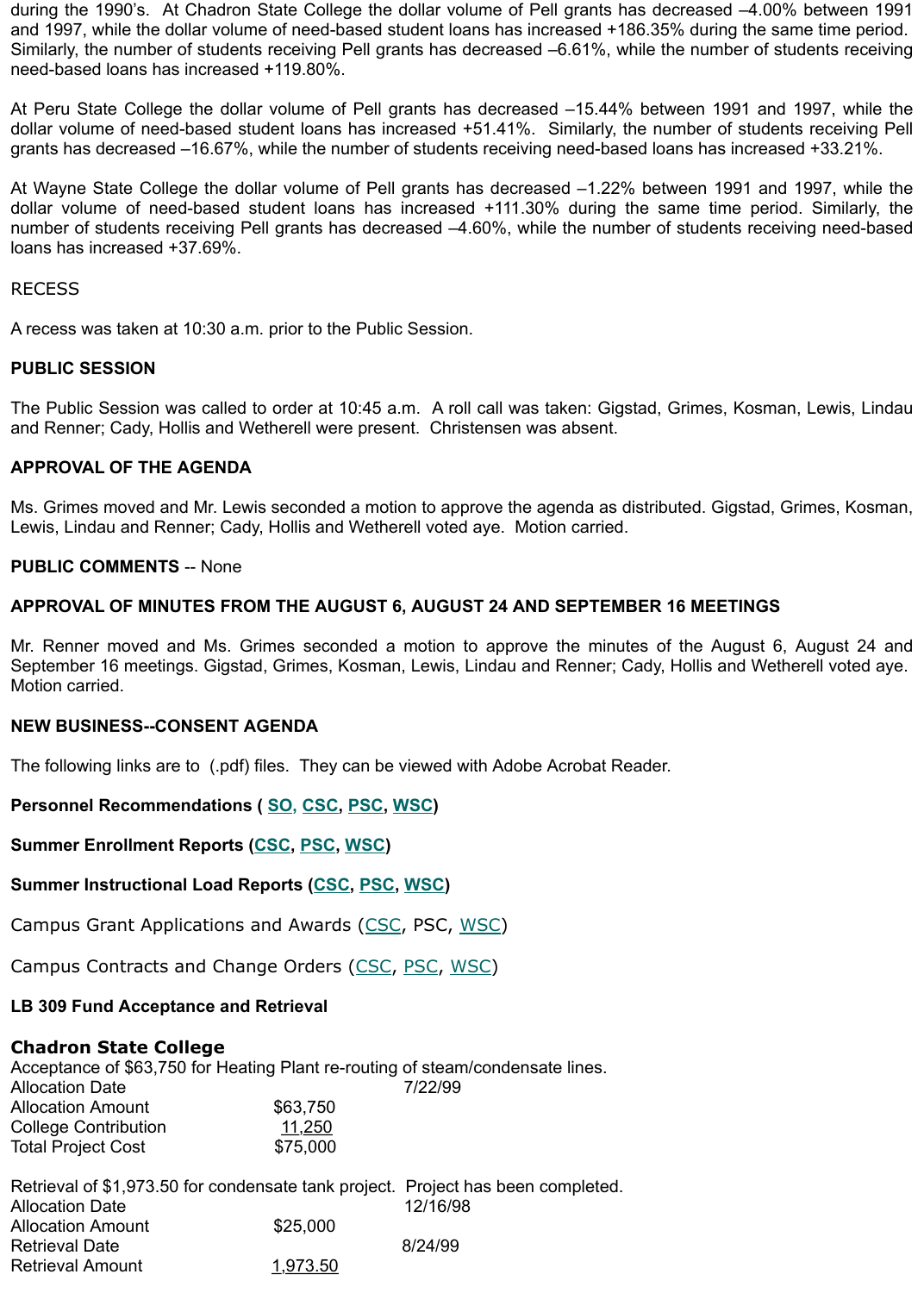| <b>Allocation Amount</b>  | \$17,255.00 |         |
|---------------------------|-------------|---------|
| <b>Retrieval Date</b>     |             | 7/29/99 |
| <b>Retrieval Amount</b>   | 4,401.30    |         |
| <b>Total Project Cost</b> | \$12,853.70 |         |

# **Campus Physical Plant Reports (CSC, PSC, WSC)**

Ms. Lindau moved and Mr. Lewis seconded a motion to approve the Consent Agenda. Gigstad, Grin Lewis, Lindau and Renner; Cady, Hollis and Wetherell voted aye. Motion carried.

## **SUBCOMMITTEE AGENDA**

## **Academic Affairs, Student Life & Personnel Subcommittee -- Sheryl Lindau, Chair**

Chadron State College, Honorary Doctorate Degree

Ms. Lindau moved and Mr. Lewis seconded a motion to approve the Honorary Doctorate Degree recom submitted by Chadron State Coll[ege.](http://www.nscs.edu/minutes/September%2030%20Meeting/Consent%20Items/5A07-Physical%20Plant%20Status%20Report-CSC.pdf) [Gigs](http://www.nscs.edu/minutes/September%2030%20Meeting/Consent%20Items/5A07-Physical%20Plant%20Status%20Report-PSC.pdf)t[ad, G](http://www.nscs.edu/minutes/September%2030%20Meeting/Consent%20Items/5A07-Physical%20Plant%20Status%20Report-WSC.pdf)rimes, Kosman, Lewis, Lindau and Renner; Cad Wetherell voted aye. Motion carried.

## **Chadron State College, Spanish Degree**

Ms. Lindau moved and Ms. Grimes seconded a motion to approve a Chadron State College reque Bachelor of Arts Degree with a Major in Spanish and a Bachelor of Science in Education Degree w Endorsement (7-12) in Spanish. Gigstad, Grimes, Kosman, Lewis, Lindau and Renner; Cady, Hollis and Rennerell voted aye. Motion carried.

Business Affairs Subcommittee—Budget -- Jeff Renner, Chair

Write-Off of Uncollectible Accounts

Mr. Renner moved and Ms. Grimes seconded a motion to approve the requests to write-off specific student accounts as follows: Chadron-\$9,371.17 cash funds and \$13,286.84 revenue bond acc \$10,314.78 cash funds, \$178.20 other funds, and \$12,782.26 revenue bond accounts; and Wayne--\$96.6 and \$80.30 revenue bond accounts. Gigstad, Grimes, Kosman, Lewis, Lindau and Renner; Cady, Hollis and Wetherell voted aye. Motion carried.

## Deficit Budget Requests

Mr. Renner moved and Ms. Grimes seconded a motion to authorize the Executive Director to sub Colleges' deficit budget requests on October 15, 1999, after consulting with the Board Chair and Physica At its November 10, 1999 meeting, the Board of Trustees will schedule ratification of the submitted requests. Gigstad, Grimes, Kosman, Lewis, Lindau and Renner; Cady, Hollis and Wetherell voted carried.

## Cash Fund Carryover Balances

Mr. Renner moved and Mr. Lewis seconded a motion to approve requests from the State Colleges following Cash Fund Adjustments to their 1999-2000 Operating Budgets to carry forward unencumbere balances from the 1998-99 fiscal year: Chadron State College -- \$604,751.14 Peru State College -- \$791,390.11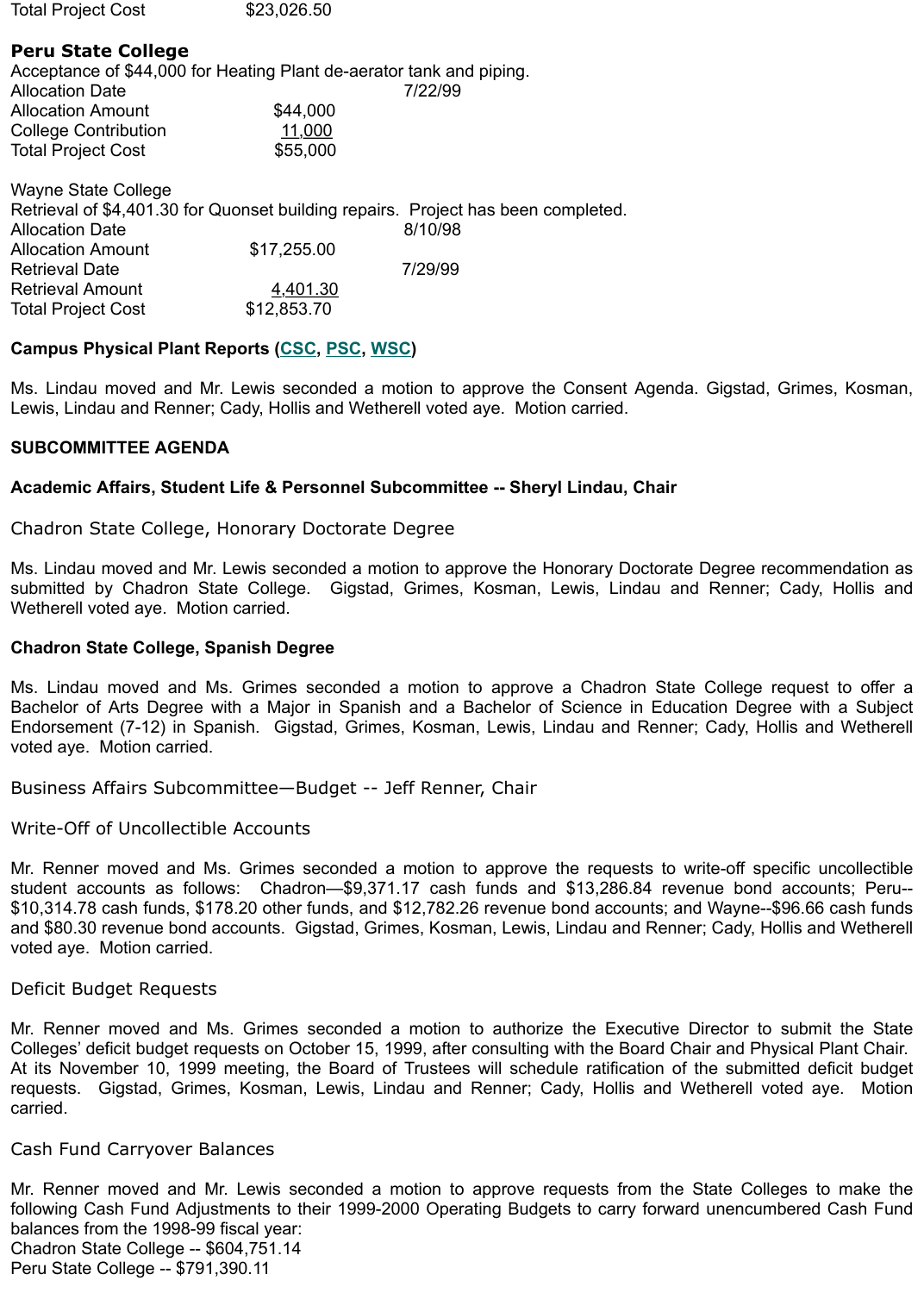Wayne State College -- \$225,000.00 Gigstad, Grimes, Kosman, Lewis, Lindau and Renner; Cady, Hollis and Wetherell voted aye. Motion carried.

Wayne State College, Use of State's Master Lease Program

Mr. Renner moved and Ms. Grimes seconded a motion to authorize Wayne State College to proceed with a financing arrangement through the State's Master Lease Program for replacement of Graphics Lab computers and the Student Identification System equipment, and approve the purchase of the proposed equipment at a cost not to exceed \$30,000 and \$25,000 respectively. Gigstad, Grimes, Kosman, Lewis, Lindau and Renner; Cady, Hollis and Wetherell voted aye. Motion carried.

# **Business Affairs Subcommittee--Physical Plant -- Fran Grimes, Chair**

Chadron State College, Miller Hall Final Completion Designation

Ms. Grimes moved and Mr. Renner seconded a motion to approve final completion designation for the Chadron State College Miller Hall renovation project. Gigstad, Grimes, Kosman, Lewis, Lindau and Renner; Cady, Hollis and Wetherell voted aye. Motion carried.

Chadron State College, Change Orders

Ms. Grimes moved and Mr. Renner seconded a motion to approve the change orders as provided by Chadron State College. Gigstad, Grimes, Kosman, Lewis, Lindau and Renner; Cady, Hollis and Wetherell voted aye. Motion carried.

## **Business Affairs Subcommittee—Revenue Bond -- Steve Lewis, Chair**

Rebate Services Contract Extension

Mr. Lewis moved and Mr. Renner seconded a motion to approve the extension of a contract with Berens-Tate Consulting Group for rebate services related to Series 1999 Facilities Corporation bonds and Peru State College bond anticipation notes at a fee of \$2,000-\$3,000 for project and reserve funds or \$1,000-\$1,500 for reserve funds only, plus any actual out-of-pocket expenses. Gigstad, Grimes, Kosman, Lewis, Lindau and Renner; Cady, Hollis and Wetherell voted aye. Motion carried.

Peru State College, Reallocation of Contingency Maintenance Funds

Mr. Lewis moved and Mr. Renner seconded a motion to authorize Peru State College to reallocate the following Contingency Maintenance Funds:

\$8,003.00 from Resolution 4/99, Line 8 (Complex Carpet Replacement, Phase 2) to AD Majors compressor replacement; and

\$8,395.00 from Resolution 4/99, Line 8 (Complex Carpet Replacement, Phase 2) to Resolution 4/99, Lines 3-5 (Davidson-Palmer, Nicholas-Pate and Delzell Hall roof replacements).

Gigstad, Grimes, Kosman, Lewis, Lindau and Renner; Cady, Hollis and Wetherell voted aye. Motion carried.

MISCELLANEOUS ACTION

Appointment of Lobbyist

Ms. Lindau moved and Mr. Lewis seconded a motion to approve the appointment of Bruce Cutshall to serve as Lobbyist during 2000 for the Nebraska State College System. A fee of \$20,000 will be paid in four equal quarterly payments commencing January, 2000. Gigstad, Grimes, Kosman, Lewis, Lindau and Renner; Cady, Hollis and Wetherell voted aye. Motion carried.

## **INFORMATION ITEMS**

Executive Director, Presidents' and Student Trustees' Reports

Dr. Krause provided details of the December 10 meeting with the Coordinating Commission to be held in Lincoln. The Board of Trustees will hold a strategic planning work session around 9:00 in the morning, followed by the public session after lunch. The joint meeting with the Coordinating Commission will be scheduled around 2:30 or 3:00 p.m. He also announced that the fall meeting of the Nebraska Council for Public Higher Education (NCPHE) would be held on November 4. Dr. Gigstad and Mr. Renner are the Board's representatives on this council, which includes representatives from the University and Community College sectors.